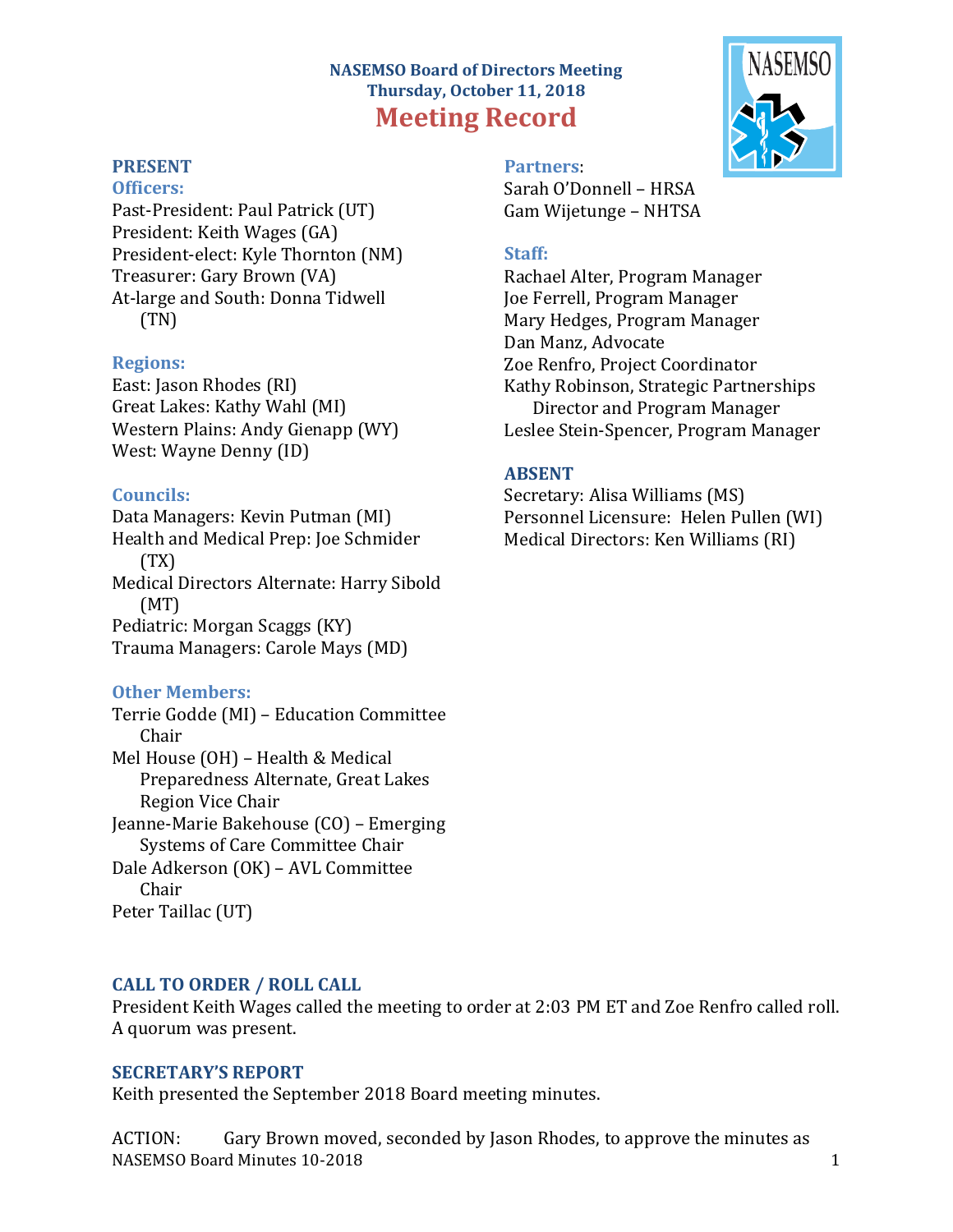distributed. Donna Tidwell abstained from the vote. With none opposed, the minutes were approved.

# **TREASURER'S REPORT**

### **Financial Performance** –

Because contract invoices for the month were still in process of submission, Gary Brown gave an interim financial report. As of September 30, 2018, NASEMSO has \$374,554 of year-to-date operating and other income and \$382,349 in total expenses. The net assets as of September 30 was \$923,833.

## **Program Committee** –

Gary Brown reported the Program Committee met and discussed the new schedule, vetted by the Board in September, for the 2019 Annual Meeting in Salt Lake City. On behalf of the Program Committee, Gary requested suggestions from the Board for general session speakers. NASEMSO will rely on Councils and Committees to develop robust agendas and speakers for their meetings. Gary noted the REPLICA meeting will take place on Friday at the end of the Annual Meeting, and NASEMSO will ask federal partners to submit their updates in advance of the meeting.

Mary Hedges noted that Wednesday is devoted to Committee meetings to facilitate attendance by Councils. She is optimistic the new schedule format will meet our members' needs. The schedule at-a-glance, available on the [new website, may be us](https://nasemso.org/news-events/events/event/annual-meeting-2019/)ed to make travel plans.

### **PRESIDENT'S REPORT**

President Wages expressed thanks to our federal partners in attendance.

## **FEDERAL PARTNER UPDATES**

**NHTSA OEMS** – Gam Wijetunge reported the EMS agenda 2050 implementation forum was hosted at NHTSA headquarters. The meeting may be viewed on YouTube [\(session 1;](https://youtu.be/1n0cAGvV8lY) [session 2\). NHTSA](https://youtu.be/DajL-_KUzBI) is awaiting comments on the Agenda next week and intends to publish a PDF online in November. NHTSA is hosting NEMSAC on Monday, October 14.

**HRSA** – Sarah O'Donnell reported the EIIC innovation center has launched a learning collaborative around the increasing number of pediatric emergency care coordinators, and she is available to answer relevant questions.

### **EXECUTIVE DIRECTOR'S REPORT**

**NEPS** – Dia reported that Year 2 of NEPS has concluded and is being closed out. Year 3 of NEPS has begun as negotiated between NASEMSO and NHTSA leadership. Year 3 will conclude on September 30, 2019.

One of two primary tasks of NEPS Year 3 is to repeat a streamlined version of the 2011 National EMS Assessment. NASEMSO staff will work closely with members to develop the assessment questions to be answered by state EMS offices.

The second NEPS Year 3 task is the first-ever environmental scan of time-sensitive emergency systems of care (stroke, STEMI, and others as identified by the workgroup).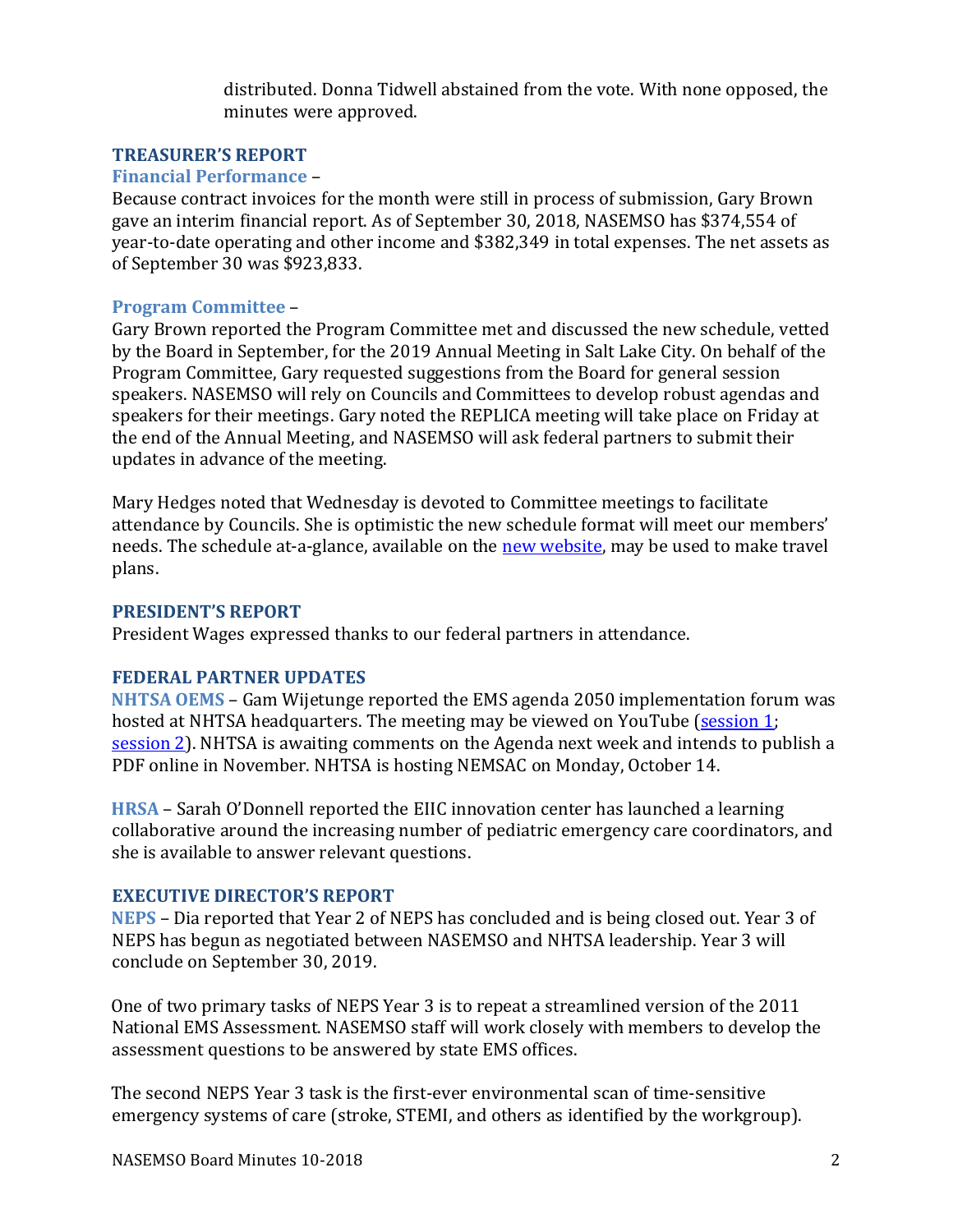Dia invited Board members interested in either task to reach out to her directly. NASEMSO will look to NASEMSO leadership and, possibly, focus groups before getting the initiatives on the street.

**SOP Model Revision** – Kathy Robinson reported the period of performance for this cooperative agreement ended on September 29, 2018. NASEMSO staff have been in discussions with NHTSA, and a pre-publication SoPM draft has been distributed to state EMS directors. Kathy invited state EMS officials to an upcoming webinar overview of the new SoPM, to feature Dan Manz, Dia Gainor, Peter Taillac, and Kathy. The SoPM document is currently under NHTSA review, but Dave Bryson anticipates it will be finalized and posted in November.

**Fatigue in EMS** – Kathy Robinson reported the project is in its second phase. Principal Investigator Daniel Patterson has requested videos from EMS leaders for the learning modules to be used in the experimental study. NASEMSO is working with the Office of Behavioral Safety Research during this phase. The implementation guide is complete and will be distributed shortly, pending University of Pittsburgh permission to use their logos.

**Baylor EIIC** – Rachael reported the new prehospital pediatric emergency care coordinator learning collaborative is starting up. A state team introductory webinar has occurred. Nine states received the grant, and they are starting learning sessions in preparation for an inperson workshop in Austin this January.

**National Collaborative for Bio-Preparedness** – Joe Ferrell reported eleven states have signed on to the Collaborative. Joe has attended all NASEMSO regional meetings and will travel to several states over the next few weeks.

**ToxCel Field Trauma Triage** – Joe Ferrell reported the project received a no-cost extension. They have data from Utah and are working on getting data from Florida, Illinois, and Arkansas. Dia explained that NASEMSO is helping ToxCel, a private firm, look at trauma patients that did *not* have conditions indicative of need for trauma care. This project may inform the next generation of triage guidelines.

**REPLICA** – Dan Manz reported that NASEMSO's business relationship with the REPLICA compact will change on January 1, 2019. NREMT will host the database, provide administrative support to the commission, and employ Dan. The REPLICA commission will meet at the 2019 NASEMSO Annual Meeting. Dan thanked the Program Committee for including the REPLICA meeting in the new schedule.

The commission has begun drafting rules about crossing interstate borders. The rules may be ready for action and implementation soon after the REPLICA meeting at the NASEMSO Annual Meeting.

The coordinated database from NREMT, a key to bringing the whole compact alive so people can start practicing and crossing borders, should be operational by 2020. Indiana, Arkansas, North Dakota and West Virginia have the green light to pursue legislation in the coming season. Dan has a longer list of states that are looking at interests, resources, and sponsors to assess their ability to introduce legislation this year. The Executive Committee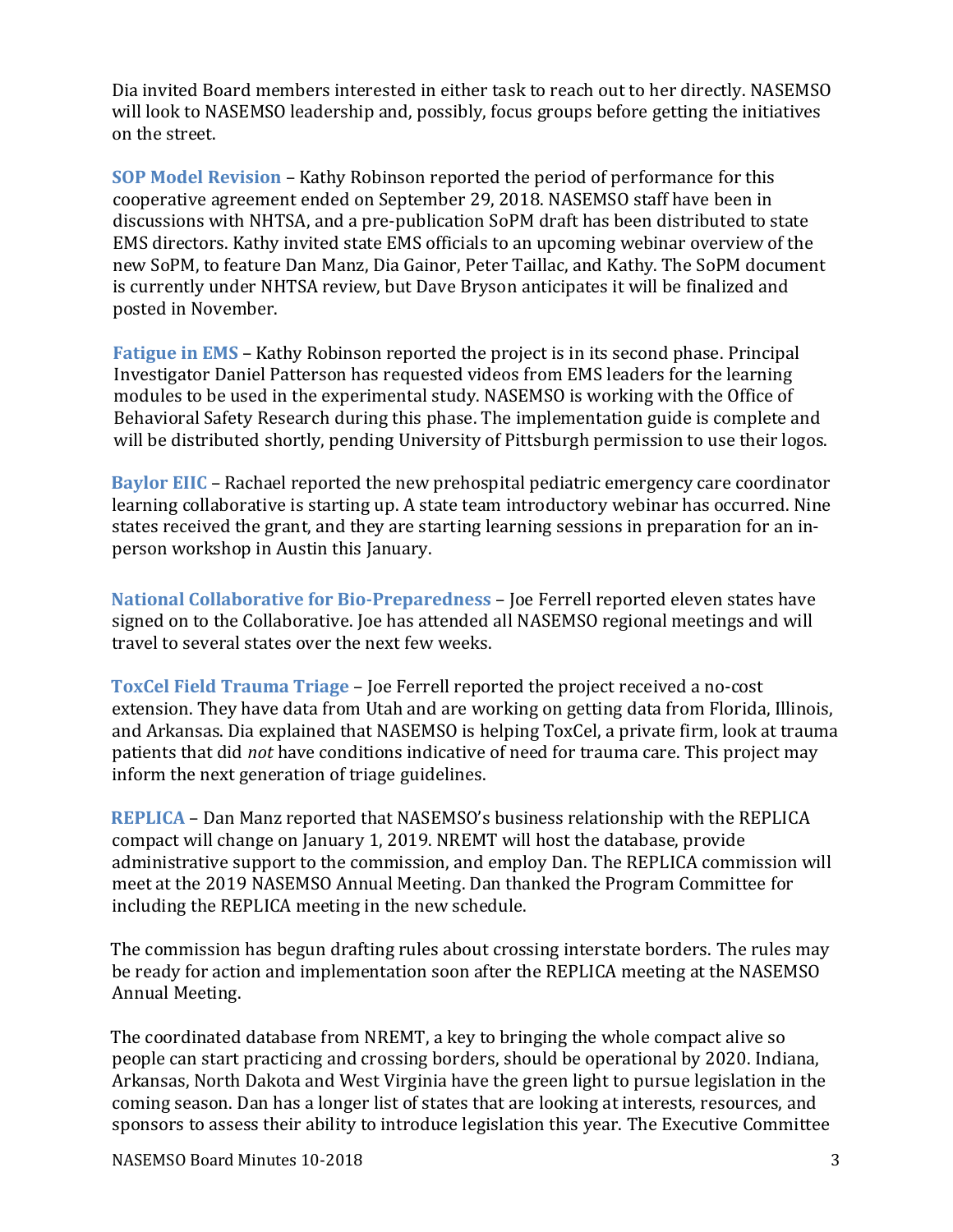of the REPLICA Compact Commission will meet on October 12.

**NHTSA Naloxone Evidence-Based Guideline** – Mary Hedges reported the 18-month project is 12 months in. The first deliverable, an evidence-based guideline on naloxone administration by EMS personnel, has been submitted to NHTSA. Once approved, the EBG will be submitted to PECC for publication. The next deliverable is a training module based on the EBG, due to NHTSA at the end of December. The performance measure deliverable is due at the end of January.

**Safe Transport of Children Crash Test** – Mary Hedges reported she is waiting to hear responses to our grant proposals from both Stryker and the New Jersey Office of Highway Safety.

**ACS-COT Records Linkage Joint Policy Statement** – Dia Gainor is awaiting confirmation of a no-cost extension from ACS-COT. Dia expects to have an update on the NCE during the next Board meeting.

**New NASEMSO Website** – Dia reported the new website is up, and suggested Board members should clear their browser's cache if the old website appears. Any observations about improvement, functionality or otherwise should be emailed to [bradshaw@nasemso.org.](mailto:bradshaw@nasemso.org)

## **[ACTION ITEMS](mailto:bradshaw@nasemso.org)**

**[Revi](mailto:bradshaw@nasemso.org)ew NASEMSO Strategic Plan adoption process** – Rachael Alter expressed gratitude to all who attended the Reno Strategic Planning meeting. Rachael displayed the three handouts that had been distributed to the Board as attachments: the draft strategic plan; the draft internal tactical plan; and the strategic planning report. The strategic planning report includes all of the brainstorming ideas in one document and charts the development process of the draft strategic plan and draft internal tactical plan.

Dia noted that focused review of the strategic plan itself is needed to ensure staff refinements align with decisions made in Reno.

ACTION: Rachael will work with the Board to schedule a detailed review and finalization of the strategic plan.

**Brain Attack Coalition (BAC)** – The 2018 October BAC Recommendations were displayed. Peter Taillac reported that he is the NASEMSO member on the BAC, a high-level group that includes representatives of stroke expert organizations and occasionally puts out reviews of the current state of the science to improve patient care. NASEMSO previously approved an earlier draft of this paper that addresses the introduction of new therapies, a new "thrombectomy-capable" classification for stroke centers, and strokes in the field. Peter advocated NASEMSO support of the paper, noting it is not controversial.

ACTION: Kathy Wahl motioned, and Kyle Thornton seconded, that NASEMSO should support the BAC paper. The motion passed with no opposition.

**FAA Re-authorization** – Kathy Robinson reported this bill has been signed into law by the